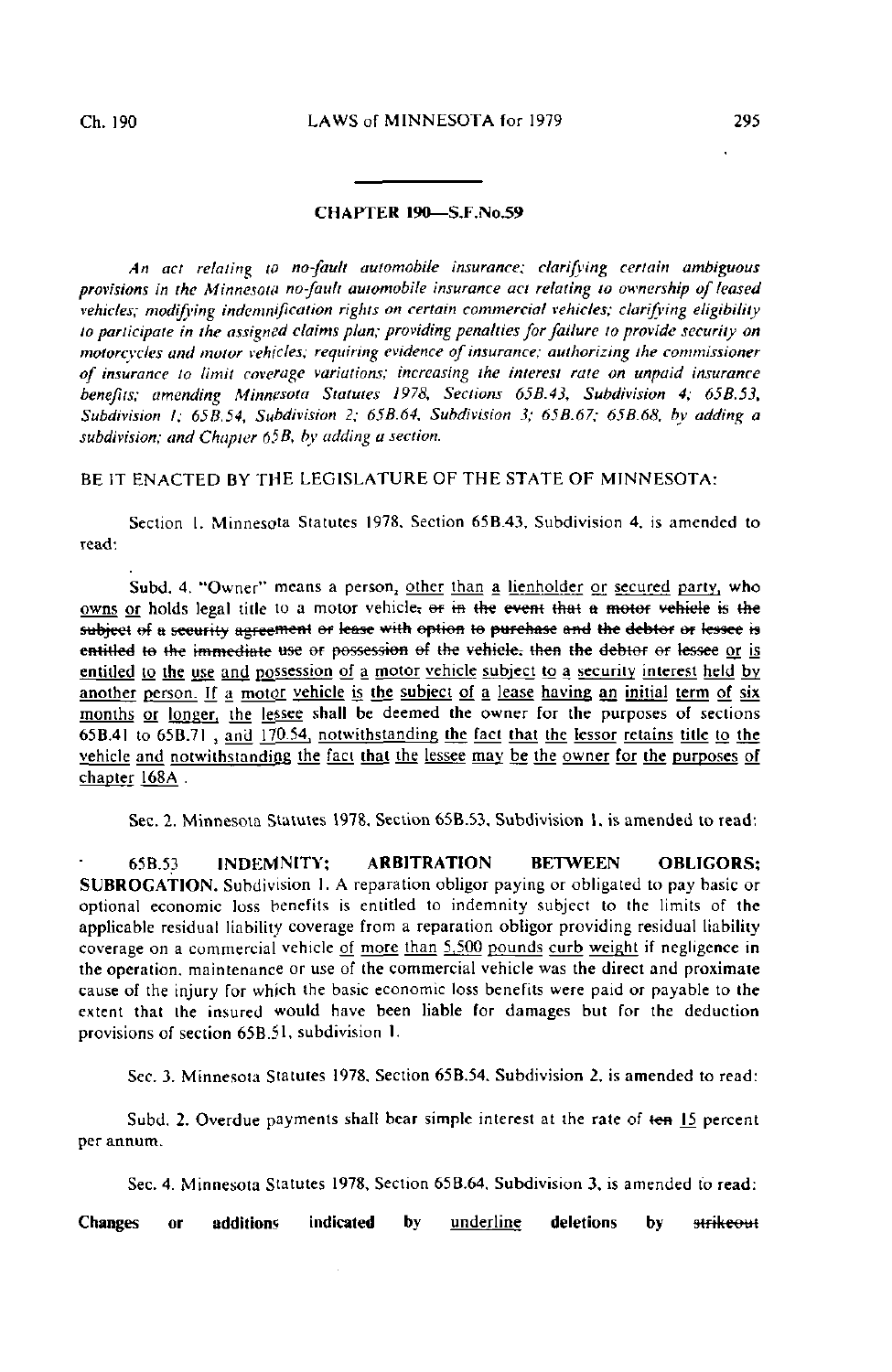Subd. 3. A person shall not be entitled to basic economic loss benefits through the assigned claims plan with respect to injury which was sustained if at the time of such injury the injured person was the owner of a private passenger motor vehicle for which security is required under sections 65B.41 to 65B.71 and he failed to have such security in effect. Persons claiming benefits as a result of injury to Members of the owner's household other than minor children shall also be disqualified from benefits if those members knew or reasonably should have known that security covering the vehicle was not provided as required by sections 65B.41 to 65B.71 through the assigned claims plan.

Sec. 5. Minnesota Statutes 1978, Section 65B.67, is amended to read:

65B.67 PENALTIES FOR FAILURE TO PROVIDE SECURITY FOR BASIC REPARATION BENEFITS. Subdivision I. Every owner of a motor vehicle or motorcycle for which security has not been provided as required by section 65B.48, shall not by the provisions of this chapter be relieved of tort liability arising out of the operation, ownership, maintenance or use of the motor vehicle or motorcycle .

Subd. 2. Any owner of a motor vehicle or motorcycle with respect to which security is required under sections  $65B.41$  to  $65B.71$  who operates such the motor vehicle or motorcycle or permits it to be operated upon a public highway, street or road in this state and who knows or who has reason to know that the motor vehicle or motorcycle does not have security complying with the terms of section 65B.48, is guilty of a misdemeanor.

Subd. 3. Any other person who operates such a motor vehicle or motorcycle upon a public highway, street or road in this state with knowledge that the owner does not have such security complying with the terms of section 65B.48 in full force and effect is guilty of a misdemeanor.

Subd. 4. Any operator of a motor vehicle or motorcycle who is convicted of a misdemeanor under the terms of this section shall have his operator's driver's license revoked for not more than 12 months. If such the operator is also an owner of the motor vehicle or motorcycle . his motor vehicle the registration of the motor vehicle or motorcycle shall also be revoked for not more than 12 months. Before reinstatement of an operator's a driver's license or registration, the operator shall file with the commissioner of public safety the written certificate of an insurance carrier authorized to do business in this state stating that security has been provided by the operator as required by section 65B.48,

Subd. 4a. The commissioner of public safety may revoke ihe registration of any motor vehicle or motorcycle, and may suspend the driver's license of any operator, without preliminary hearing upon a showing by department records , including accident reports required to be submitted by section 169.09, or other sufficient evidence that security required by section 65B.48 has not been provided and maintained. Before reinstalement of a vehicle the registration, there shall be filed with the commissioner of public safely the written certificate of an insurance carrier authorized to do business in the state stating that security has been provided as required by section 65B.48. The commissioner of public safety may require the certificate of insurance provided to satisfy this subdivision to be certified by the insurance carrier to be noncancelable for a period

Changes or additions indicated by <u>underline</u> deletions by <del>strikeou</del>t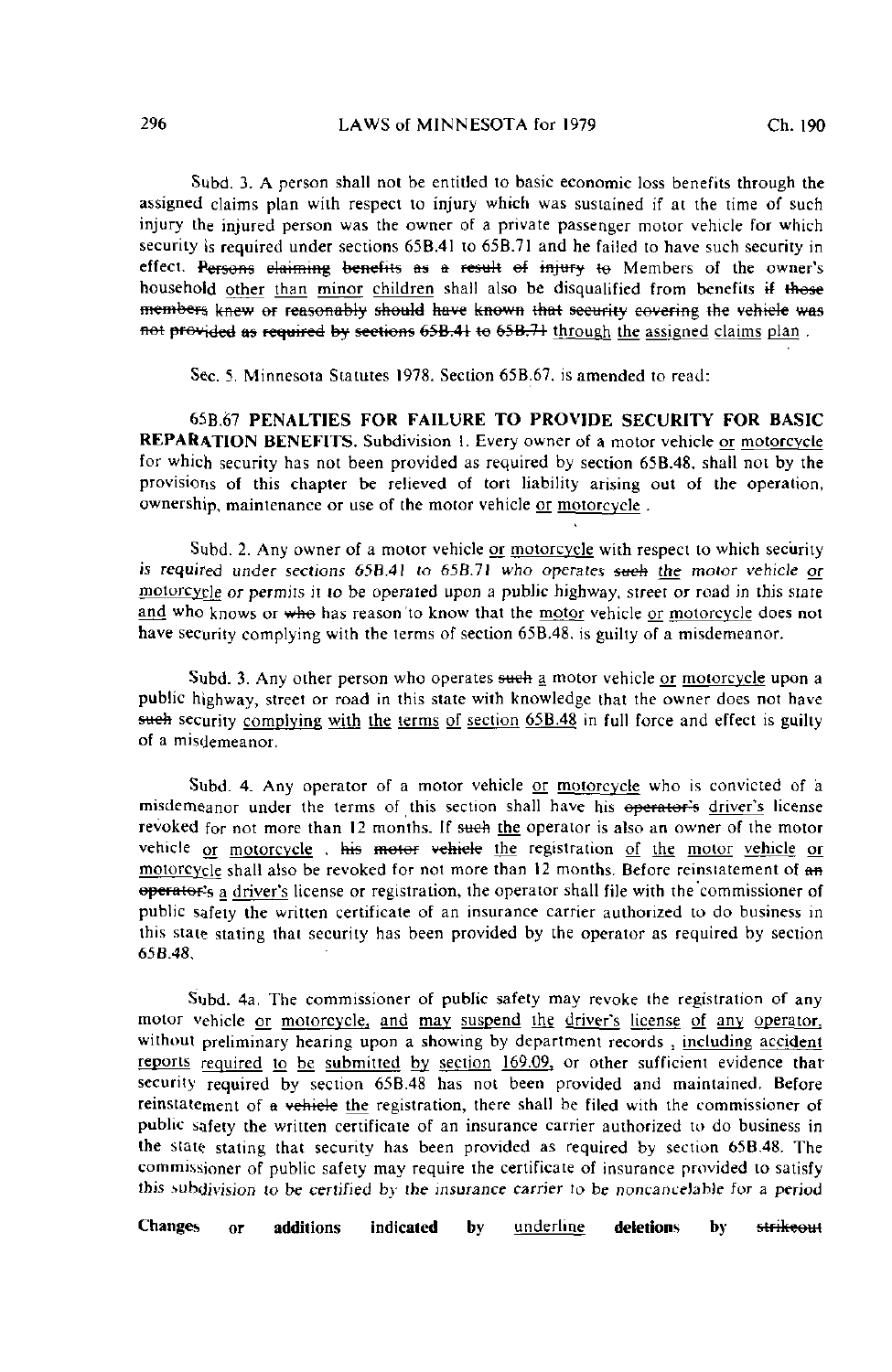not to exceed one year. The commissioner of public safety may also require a certificate of insurance to be filed with respect to all vehicles required to be insured under section 65B.48 and owned by any person whose driving privileges have been suspended or revoked as provided in this section before reinstating the person's driver's license.

Subd. 5. When a nonresident's operating privilege is suspended pursuant to this section, the commissioner of public safety or his designee shall transmit a copy of the record of such the action to the official in charge of the issuance of licenses in the state in which the nonresident resides.

Subd. 6. Upon receipt of such notification that the operating privilege of a resident of this state has been suspended or revoked in any other state pursuant to a law providing for its suspension or revocation for failure to deposit security for the payment of judgments arising out of a motor vehicle or motorcycle accident, or for failure to provide security covering a motor vehicle or motorcycle if required by the laws of that state, the commissioner of public safety shall suspend the operator's license of the resident until he furnishes evidence of compliance with the laws of this state and if applicable the, laws of the other state.

Sec. 6. Minnesota Statutes 1978, Section 65B.68, is amended by adding a subdivision to read:

Subd. 3. Before a motor vehicle or motorcycle may be registered in this state, the owner must file with the commissioner of public safety satisfactory evidence that security has been provided as required by section 65B.48. If a person who is required to furnish evidence ceases to maintain the required security, he shall immediately surrender the registration certificate and license plates for the motor vehicle or motorcycle. This subdivision shall expire on December 31, 1979, or on the date the commissioner of public safety promulgates a ruje requiring an owner of a motor vehicle or a motorcycle to file evidence of security prior to registration of the motor vehicle or motorcycle, whichever occurs first.

Sec. 7. Minnesota Statutes 1978, Chapter 65B, is amended by adding a section to read:

|65B.685| STANDARDIZING COVERAGE. As far as consistent with the requirements of sections  $65B.41$  to  $65B.71$ , the commissioner may limit by rule the variety of coverages available in order to give insurance purchasers reasonable opportunity to compare the cost of insuring with various insurers.

Sec. 8. The provisions of section 1 are a restatement and clarification of the legislative intent of section  $65B.43$ , subdivision 4, and shall not be construed as a modification of existing law.

Sec. 9. EFFECTIVE DATES. Sections 1, 2, 5, 6 and 7 are effective the day following final enactment. The remaining provisions of this act are effective July 1, 1979. Section 2 applies only to plans of reparation security issued, amended, extended, executed or delivered in this state after June 30, 1979. Section 4 is effective for all claims arising on

Changes or additions indicated by underline deletions by strikeout